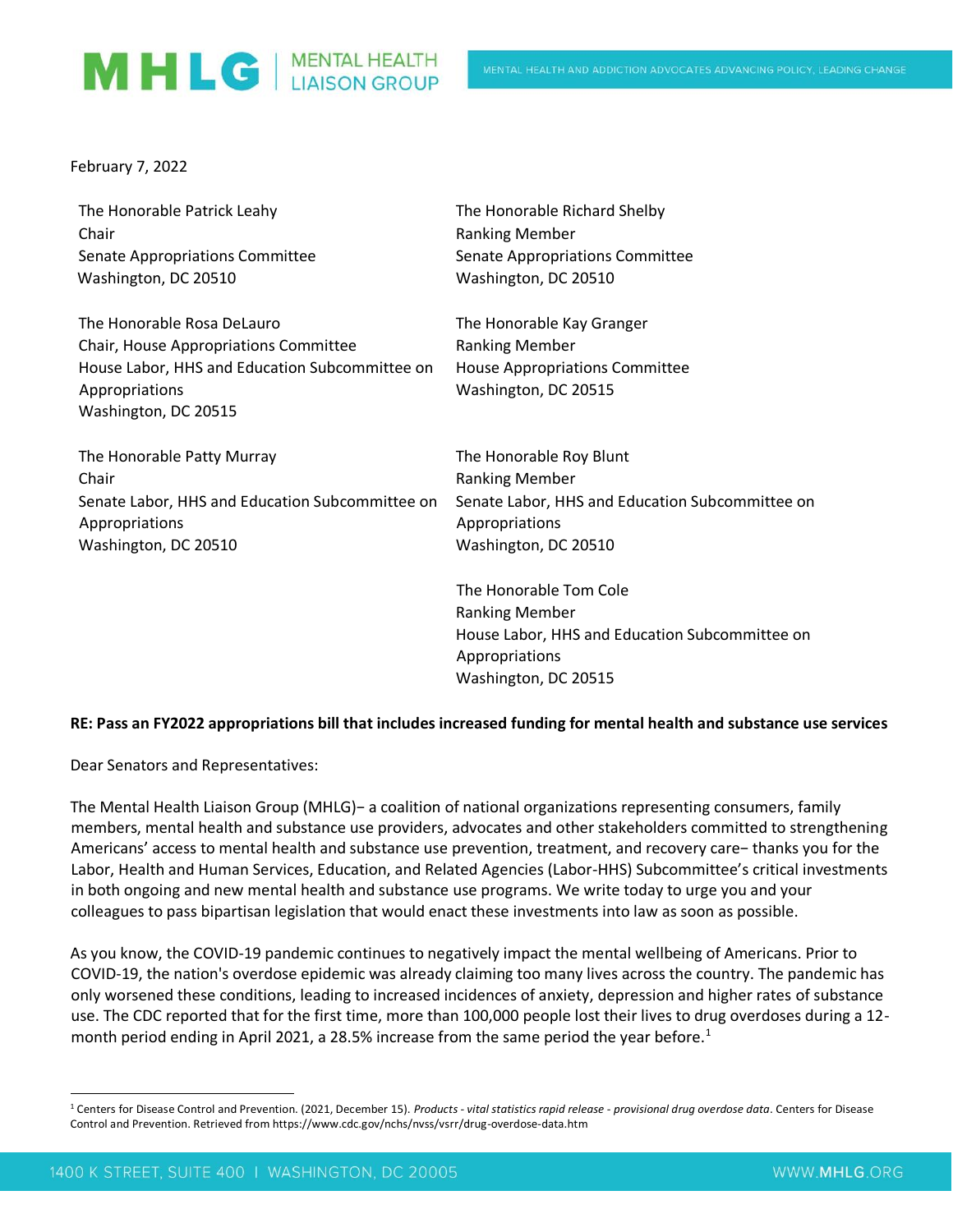## MHLG | MENTAL HEALTH

The United States is in the middle of a devastating national emergency in child and adolescent mental health as well, as evidenced by a recent U.S. Surgeon General's Advisory which indicated that the COVID-19 pandemic has worsened the nation's youth mental health crisis.<sup>2</sup> According to the CDC, rates of suicide attempts and deaths among children have increased in the U.S. over the past decade, and suicide is now the eighth leading cause of death in children aged 5–11.<sup>3</sup> A 2021 survey conducted by the National Council for Mental Wellbeing found that a majority of parents say their children's mental wellbeing worsened during the prolonged periods of remote learning and social isolation due to COVID-19.<sup>4</sup> There is an ever-increasing need for mental health and substance use information, resources and support for families and schools. In October 2021, the American Academy of Pediatrics, American Academy of Child and Adolescent Psychiatry and Children's Hospital Association declared a national emergency in children's mental health and wellbeing, noting the growing number of young people with soaring rates of depression, anxiety, trauma, loneliness, and suicidality that will have lasting impacts on them, their families, and their communities.<sup>5</sup>

We recognize that during the pandemic response, Congress has made unprecedented, bipartisan investments throughout the health care space. Late last year, the House and Senate Labor-HHS Subcommittees proposed and approved significant funding levels for mental health, substance use treatment, suicide prevention and recovery services. We write today to urge Congress to codify those funding levels into the final FY2022 annual appropriations package, providing the needed and long-term investments to transform how our country responds to people in need. A continuing resolution of any length threatens our ability to meet the growing demand for lifesaving mental health and substance use prevention, treatment and recovery services. We believe that our nation's ability to respond to mental health and substance use crises in the same way we respond to other medical emergencies – with prompt, effective, and culturally competent care – is essential to our collective wellbeing. As you continue your negotiations, we urge you and your colleagues to prioritize funding for critical mental health and substance use prevention, treatment, and recovery programs.

Thank you for your leadership and for your consideration of our request. If you have any questions or would like to discuss further, please contact the chair of the MHLG Committee on Budget and Appropriations, David Koss with SMART Recovery at [Koss1@comcast.net](mailto:Koss1@comcast.net) or the Chair of the MHLG, Laurel Stine with the American Foundation for Suicide Prevention a[t LStine@AFSP.org.](mailto:LStine@AFSP.org)

Sincerely,

2020 Mom\* American Association for Marriage and Family Therapy American Association for Psychoanalysis in Clinical Social Work American Association of Suicidology American Counseling Association American Foundation for Suicide Prevention American Psychiatric Association American Psychiatric Nurses Association

<sup>2</sup> Department of Health and Human Services. (2021, December 7). *Protecting Youth Mental Health: The U.S. Surgeon General's Advisory*. Retrieved from https://www.hhs.gov/sites/default/files/surgeon-general-youth-mental-health-advisory.pdf

<sup>&</sup>lt;sup>3</sup> Centers for Disease Control and Prevention, National Center for Health Statistics, National Vital Statistics System. (2018, June 1). Recent Increases in Injury *Mortality Among Children and Adolescents Aged 10–19 Years in the United States: 1999–2016*. National Vital Statistics Reports. Retrieved from https://www.cdc.gov/nchs/data/nvsr/nvsr67/nvsr67\_04.pdf

<sup>4</sup> National Council for Mental Wellbeing. (2021, September 8). *National Council for Mental Wellbeing Poll Finds Youth Mental Health Worsened Dramatically Because of COVID-19 Pandemic*. Retrieved from https://www.thenationalcouncil.org/press-releases/national-council-for-mental-wellbeing-poll-finds-youthmental-health-worsened-dramatically-because-of-covid-19-pandemic/

<sup>5</sup> American Academy of Pediatrics. (2021, October 19). AAP-AACAP-CHA Declaration of a National Emergency in Child and Adolescent Mental Health. Retrieved from https://www.aap.org/en/advocacy/child-and-adolescent-healthy-mental-development/aap-aacap-cha-declaration-of-a-national-emergency-in-child-andadolescent-mental-health/